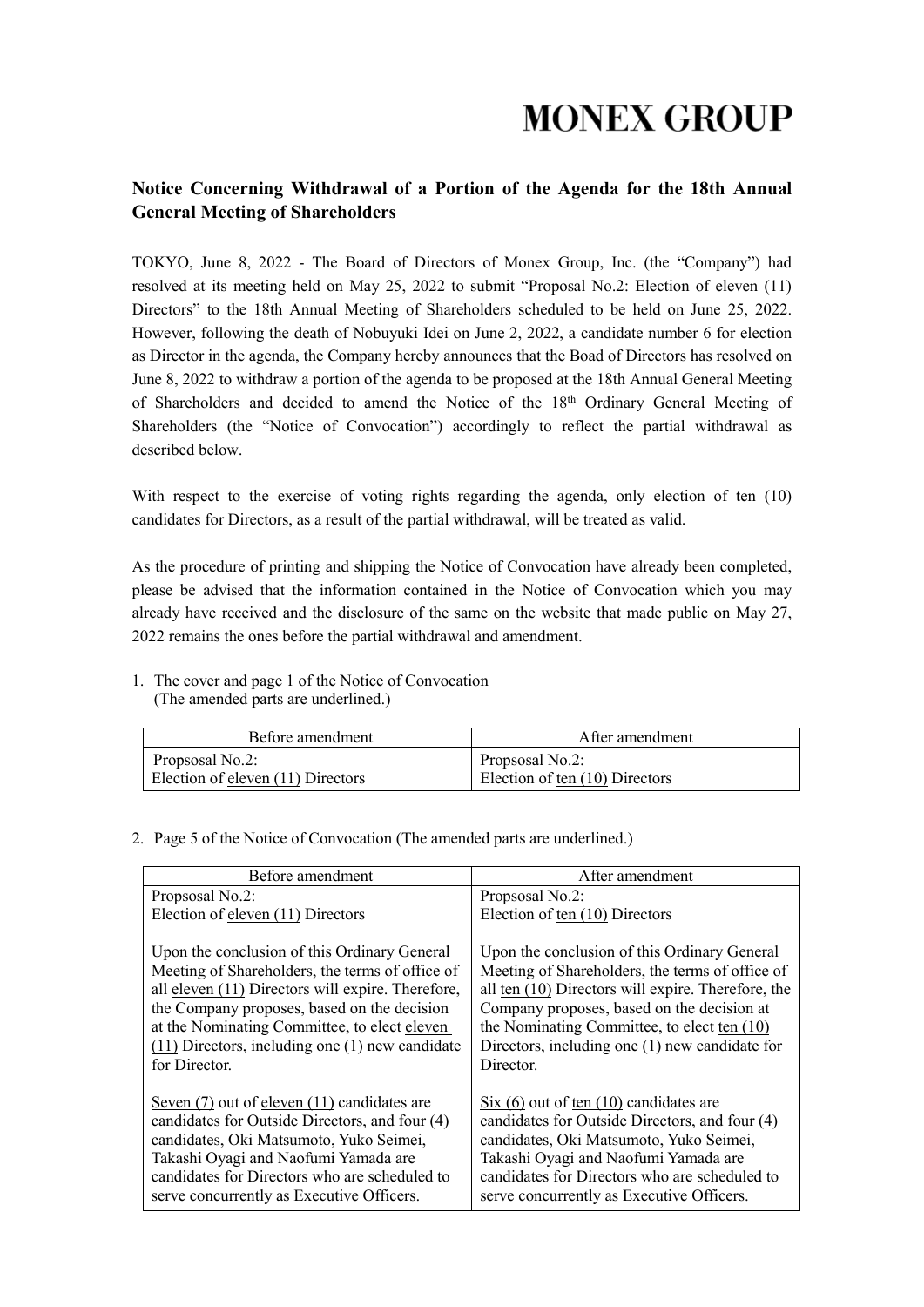# **MONEX GROUP**

3. Page 6 of the Notice of Convocation (The amended parts are underlined.)

### **Skill matrix of candidates for Member of the Board**

Before amendment

|                  |                     | <b>Experience and Expertise</b> |           |            |            |                                    |
|------------------|---------------------|---------------------------------|-----------|------------|------------|------------------------------------|
| Name             | Position            | Financial<br>industry           | Marketing | Technology | Management | Accounting/<br>Internal<br>control |
| Nobuyuki<br>Idei | Outside<br>Director |                                 |           |            |            |                                    |

After amendment

|         |          | <b>Experience and Expertise</b> |           |            |            |                                    |
|---------|----------|---------------------------------|-----------|------------|------------|------------------------------------|
| Name    | Position | Financial<br>industry           | Marketing | Technology | Management | Accounting/<br>Internal<br>control |
| Deleted | Deleted  |                                 | Deleted   | Deleted    | Deleted    |                                    |

4. Page 12 of the Notice of Convocation (The amended parts are underlined.)

|               | Before amendment | After amendment |         |  |
|---------------|------------------|-----------------|---------|--|
| Candidate No. | Name             | Candidate No.   | Name    |  |
|               | Nobuvuki Idei    | <b>Deleted</b>  | Deleted |  |

\*The amendment also includes deletions of all other information on page 12 of the Notice of Convocation, including the candidate's date of birth, the positions, the career summary, the important concurrent positions at other organizations, the attendance at meetings of the Board of Directors and each committee, the number of shares owned, and the reasons for nomination and outline of expected roles.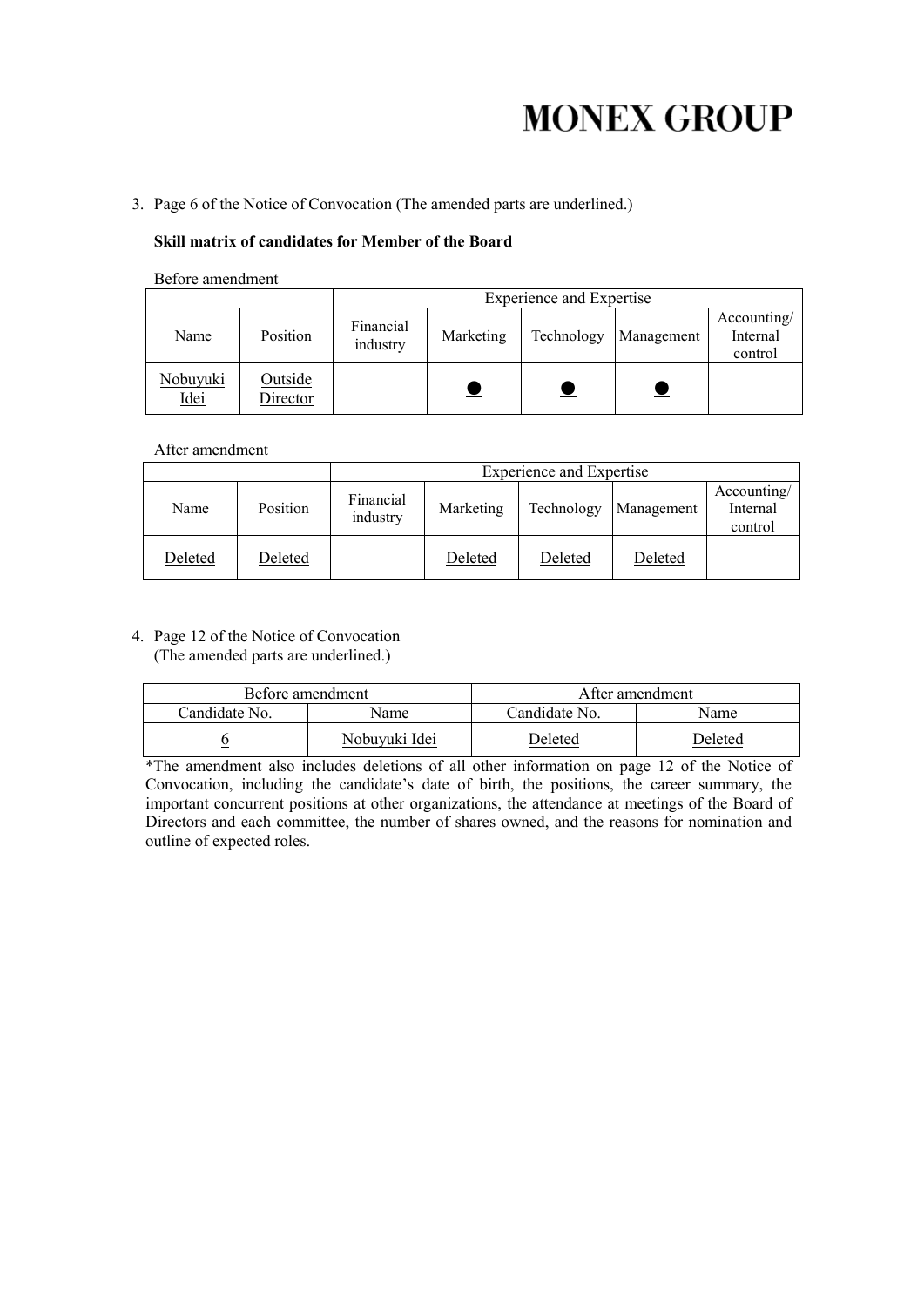## **MONEX GROUP**

### 5. Page 18 of the Notice of Convocation (The amended parts are underlined.)

| Before amendment                                                                                   | After amendment                                                                                    |
|----------------------------------------------------------------------------------------------------|----------------------------------------------------------------------------------------------------|
| Note:                                                                                              | Note:                                                                                              |
| 3. Jun Makihara, Nobuyuki Idei, Fujiyo<br>Ishiguro, Nobuo Domae, Masaaki Koizumi,                  | 3. Jun Makihara, (Deleted) Fujiyo Ishiguro,<br>Nobuo Domae, Masaaki Koizumi, Shiho                 |
| Shiho Konno and Ungyong Shu are the                                                                | Konno and Ungyong Shu are the candidates for                                                       |
| candidates for Outside Directors. ()                                                               | Outside Directors. ()                                                                              |
| 4. As described in the Business Report                                                             | 4. As described in the Business Report                                                             |
| (Japanese only), the Company entered into an                                                       | (Japanese only), the Company entered into an                                                       |
| agreement with each of Jun Makihara,                                                               | agreement with each of Jun Makihara,                                                               |
| Nobuyuki Idei, Fujiyo Ishiguro, Nobuo Domae,                                                       | (Deleted) Fujiyo Ishiguro, Nobuo Domae,                                                            |
| Masaaki Koizumi, and Shiho Konno to limit                                                          | Masaaki Koizumi, and Shiho Konno to limit                                                          |
| their liability provided for in Article 423,                                                       | their liability provided for in Article 423,                                                       |
| Paragraph 1 of the Companies Act, pursuant to                                                      | Paragraph 1 of the Companies Act, pursuant to                                                      |
| the provision set forth in Article 427, Paragraph<br>1 of the Companies Act. In the event that the | the provision set forth in Article 427, Paragraph<br>1 of the Companies Act. In the event that the |
| abovementioned $\frac{\sin(6)}{6}$ candidates are                                                  | abovementioned $five(5)$ candidates are                                                            |
| reelected, the agreements shall continue to                                                        | reelected, the agreements shall continue to                                                        |
| remain effective with regard to their acts after                                                   | remain effective with regard to their acts after                                                   |
| the re-election. $(\ldots)$                                                                        | the re-election. $(\ldots)$                                                                        |
|                                                                                                    |                                                                                                    |
| 7. As described in the Business Report                                                             | 7. As described in the Business Report                                                             |
| (Japanese only), the Company designated Jun<br>Makihara, Nobuyuki Idei, Fujiyo Ishiguro,           | (Japanese only), the Company designated Jun<br>Makihara, (Deleted) Fujiyo Ishiguro, Nobuo          |
| Nobuo Domae, Masaaki Koizumi, and Shiho                                                            | Domae, Masaaki Koizumi, and Shiho Konno as                                                         |
| Konno as Independent Directors in accordance                                                       | Independent Directors in accordance with                                                           |
| with relevant regulations of the Tokyo Stock                                                       | relevant regulations of the Tokyo Stock                                                            |
| Exchange and filed the registration therewith.                                                     | Exchange and filed the registration therewith.                                                     |
| In the event that the above mentioned six $(6)$                                                    | In the event that the abovementioned five $(5)$                                                    |
| candidates are re-elected, ()                                                                      | candidates are re-elected, ()                                                                      |

### 6. Page 19 of the Notice of Convocation (The amended parts are underlined.)

#### Before amendment

If all candidates are appointed as Directors at this Ordinary General Meeting of Shareholders, the composition of the Nominating Committee, the Audit Committee and the Compensation Committee shall be as follows. Each committee will be chaired by an Outside Director. In addition, four  $(4)$  out of five  $(5)$  members of the Nominating Committee, all three  $(3)$  members of the Audit Committee and three  $(3)$  out of four  $(4)$  members of the Compensation Committee will be comprised of Outside Directors.

| Nominating Committee          | Nobuyuki Idei (Chair), Fujiyo Ishiguro, Nobuo Domae,<br>Jun Makihara, Oki Matsumoto |
|-------------------------------|-------------------------------------------------------------------------------------|
| Audit Committee               | Masaaki Koizumi (Chair), Shiho Konno, Ungyong Shu                                   |
| <b>Compensation Committee</b> | Jun Makihara (Chair), Nobuyuki Idei, Nobuo Domae,<br>Oki Matsumoto                  |